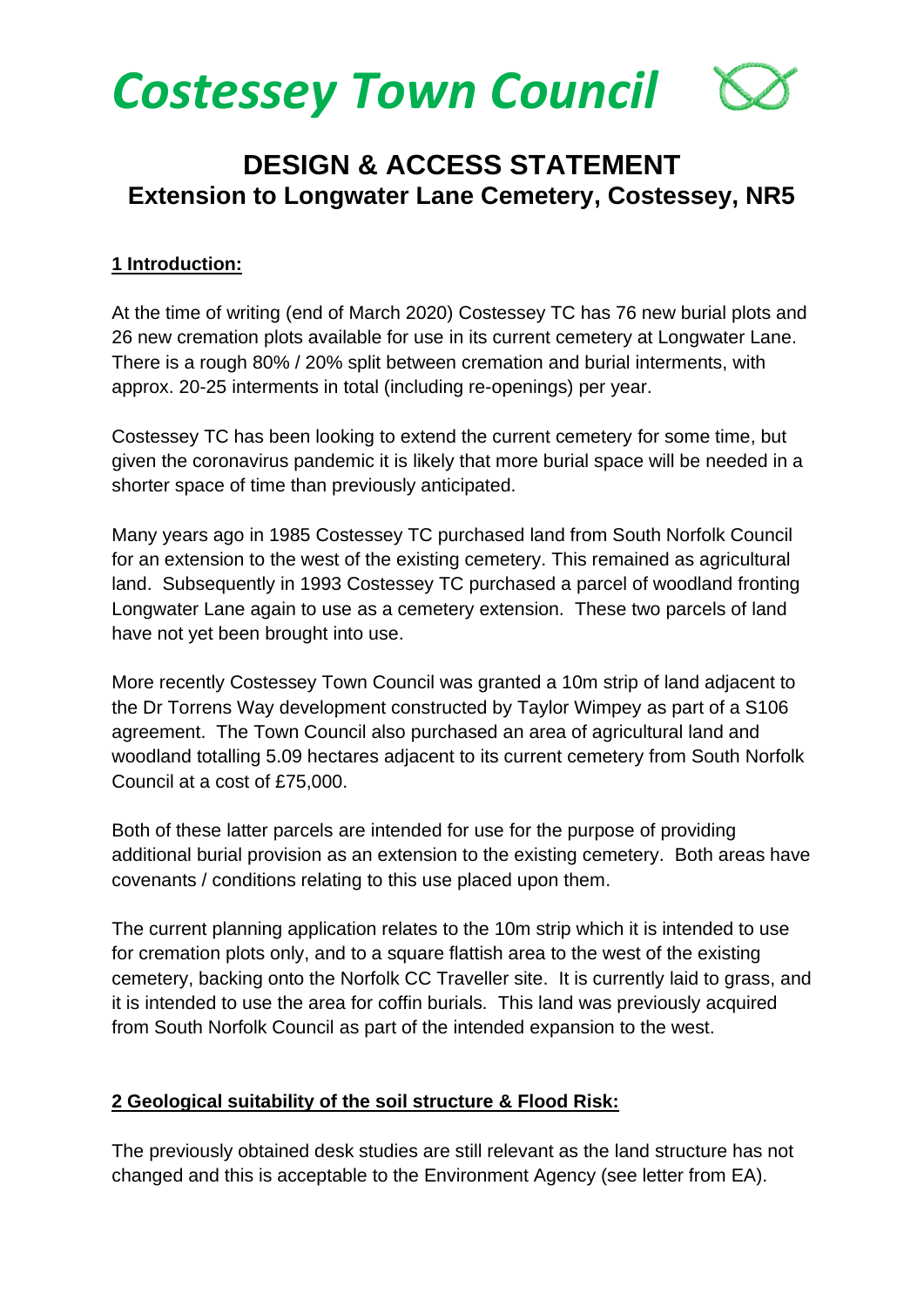The land is not in an area susceptible to surface water, ground water or river flooding, and given the nature of the light, sandy soil, coffin graves would be dug to no more than double depth as is current practice.

### **3 Design, Site Layout and Landscaping:**

The two areas which form this application are not wooded, therefore no trees will be affected and no tree survey is required. It is intended to keep the existing line of trees between the current roadway and the 10m strip as this will provide some shielding from the rest of the cemetery.

The 10m strip backing onto Dr Torrens Way has some planting adjacent to the fencing, and there is a restriction on interments within the strip (Section 4 Restrictive Covenants by the Transferee which is why Costessey TC considered it most appropriate for the interment of cremated remains.

The cremation plots would be arranged as 2ft x 2 ft squares in 12 blocks with grass pathways between them for access. The area should provide up to 1,080 additional cremation plots of double depth thus providing for up to 2,160 ashes interments. The block design would avoid the existing tree roots, and allow access to the plots from both the north and south sides as well as from the pathways between the blocks.

The square grassed area will be a traditional burial area with grave plots in rows. However, the gravedigger has advised that because of the slight slope of the land the graves should be oriented north-south rather than the more traditional east-west alignment in the current cemetery. It is not anticipated that the land will be consecrated by the Church of England.

The grave plots will be 5 feet wide as the current 4ft 6 inch plots in Section D are proving very tight for modern day standard coffins. Some rows may be allocated to 7 foot wide "casket plots" as natural coffins eg made of seagrass and the like trend to compress and require a greater width, as well as caskets becoming more popular.

It is anticipated that there would be planting of bushes around the edges of the grassed area to shield it from the Traveller site and the wayleave for the redundant oil pipeline wayleave behind the wire fence. A large tract of approx. 4metres will be left between the first row of grave plots to the south and the embankment against the Traveller site as well as to the east and west of the square. This will allow access for large machinery to maintain the undergrowth / planting on the embankment. It would also avoid the wayleave for access to the sewerage pipe running from the Traveller site to inspection chambers on Council land, and allow access to the miscanthus crop on the agricultural section.